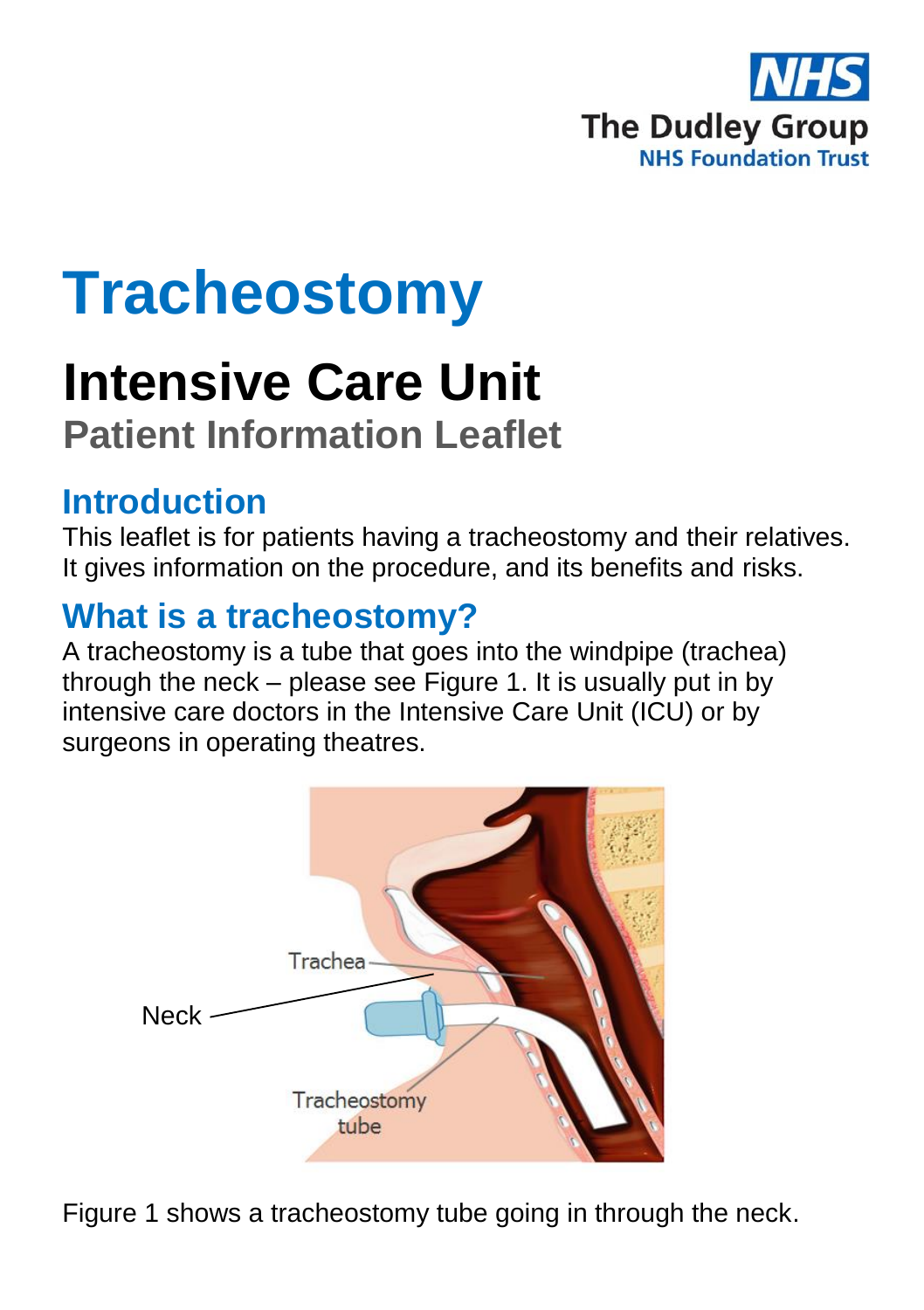# **What are the benefits of a tracheostomy?**

The benefits are:

- To reduce the risk of food or fluid going into the lungs if people find coughing difficult.
- To deliver oxygen to the lungs when a person is unable to breathe normally after an injury or accident, or because their muscles are very weak.
- To allow a person to breathe if their airway is blocked. This can be caused by such things as swelling or a tumour.
- A tracheostomy tube is more comfortable for most people than having a tube in their mouth. It means that sedating medicines can usually be reduced or stopped.
- It is easier to breathe through a tracheostomy tube than a mouth tube.

In many cases, a tracheostomy will be planned in advance although sometimes it may need to be carried out in an emergency.

## **How is a tracheostomy put in?**

Patients will be given either a general anaesthetic (where they will be asleep) or a local anaesthetic. This will depend on their condition but if done on ICU the patient will be asleep. The operator will then make a cut in the front of the neck and create an opening. A hollow, removable tube is inserted through the opening and secured in place. The tube consists of an outer and an inner tube.

# **What are the risks of a tracheostomy?**

Although the procedure is normally safe, as with many medical procedures, it does carry some risks. The risks will depend on:

- The age and general health of the patient.
- The reason the tracheostomy is needed.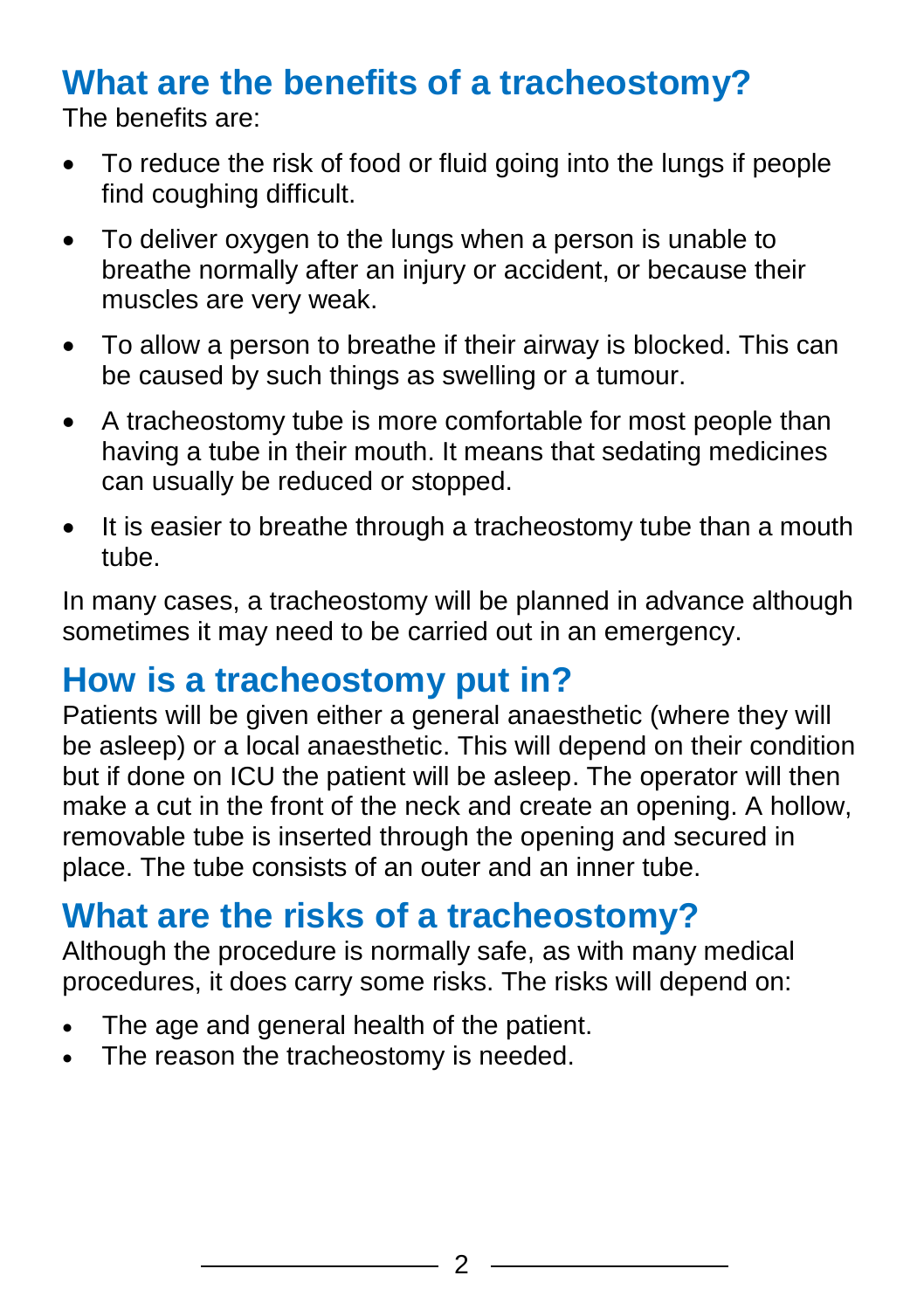## **Early problems can include:**

## **Bleeding**

This will be investigated and the cause of it will be treated.

#### Low oxygen levels

Again, this will be investigated and the cause of it will be treated.

## Punctured lung (pneumothorax)

If this happens, air escapes from the lung. This air then fills the space outside of the lung, between the lung and chest wall. The build-up of air puts pressure on the lung so it cannot expand as much as it normally does when a breath is taken.

Treatment for this will depend on the patient's condition and how large the lung injury is. A small puncture in the lung is often treated by oxygen therapy and will be monitored, as it sometimes corrects itself. For larger punctures, a chest drain can be used to drain out excess air. If the puncture is very large, this may need surgery. In this case, the patient will be referred to a specialist.

## **Later problems can include:**

- $\bullet$  The inner tube can come out if this happens, the inner tube can be replaced.
- The inner tube can become blocked again, if this happens, the inner tube can be replaced.
- Narrowing of the windpipe  $-$  in this case, the patient would be referred to a surgeon. Surgery may be needed to widen the windpipe.

Although rare (1 in 500), there is a risk of death associated with a tracheostomy. However, it can be difficult to know whether the cause of death is from the tracheostomy or from the patient's medical condition, which is often critical.

## **What are the alternatives to a tracheostomy?**

An alternative is to have a tube in through the mouth. However, this can lead to damage to the vocal cords, mouth and lips. It also means sedative drugs will be needed as mouth tubes are usually uncomfortable.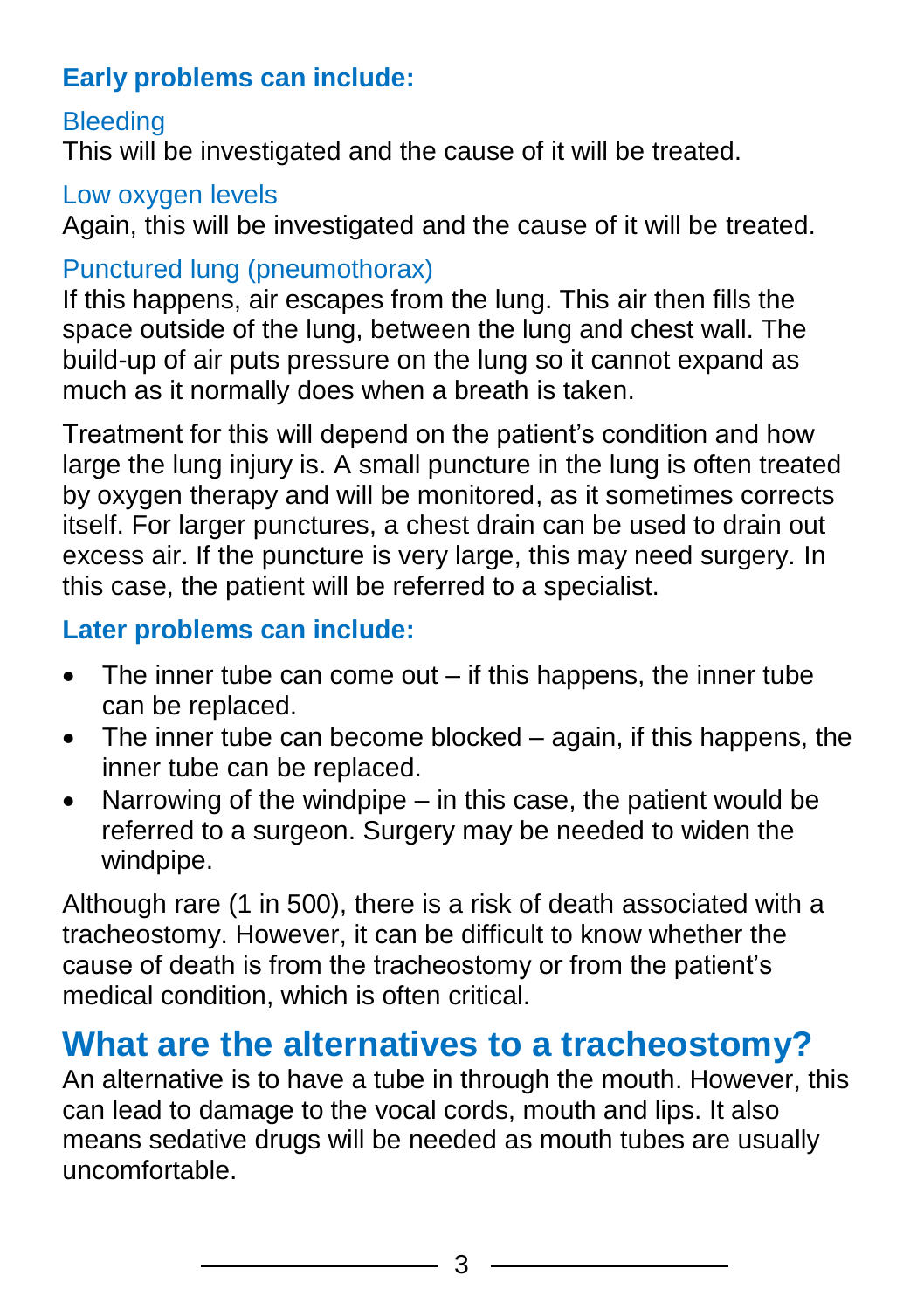## **What happens afterwards?**

Most tracheostomies put in on the ICU are only in for a short amount of time. When they are no longer needed, we remove the tube and put an air-tight dressing over the cut. Usually the wound will close naturally and heal, leaving a small scar on the neck. If the wound does not close naturally, we may possibly need to put stitches in it.

## **Is consent needed for tracheostomy?**

If possible, the doctors will get consent from the patient. However, this is not usually possible for patients in ICU as they are either too unwell or receiving sedating medicines. In this case, at least two senior doctors will make a decision, acting in the best interests of the patient.

Before the procedure, the doctors will explain the reasons for the tracheostomy and how it is carried out with the patient's next-of-kin and family. This gives them a chance to ask questions. However, adults cannot give consent on someone else's behalf unless they have been given special legal rights, called a power of attorney.

## **Can I find out more?**

You can find out more from the following weblink:

## **NHS Choices**

[http://www.nhs.uk/Conditions/Tracheostomy/Pages/Complications.a](http://www.nhs.uk/Conditions/Tracheostomy/Pages/Complications.aspx) [spx](http://www.nhs.uk/Conditions/Tracheostomy/Pages/Complications.aspx)